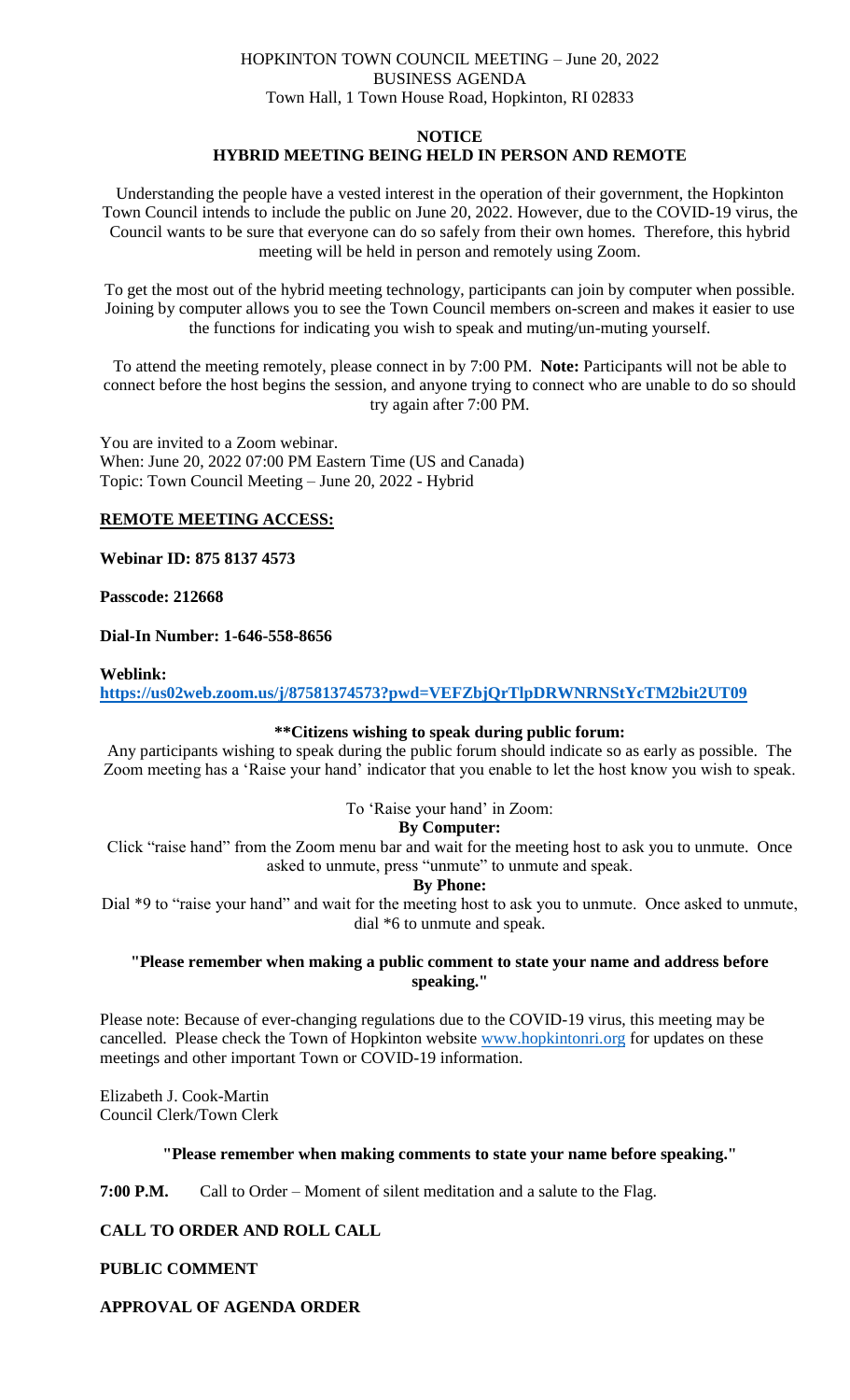# **CONSENT AGENDA**

Approve Town Council Meeting Minutes of June 6, 2022; Accept the following monthly financial/activity report: Town Clerk; Set July 5, 2022 as a hearing date for a Multi-Event Permit filed by Little Rhody Lobster.

# **MOTION TO APPROVE CONSENT AGENDA**

# **VACANCIES AND APPOINTMENTS**

- 1. Discuss, consider and possibly vote to accept Tom Thompsons resignation from the Land Trust Board of Trustees.
- 2. Discuss and consider posting the Land Trust Board of Trustees vacancy on the website.

## **NEW BUSINESS**

- 1. Discuss, consider and possibly vote to award the bids for the following RFP:
	- Winter Sand
- 2. Discuss, consider and vote to adopt Financial Resolutions and the Tax Resolution for the fiscal year beginning July 1, 2022. See attached.

# **UNFINISHED BUSINESS**

- 1. American Rescue Plan Act Funds (ARPA):
	- Discuss, consider and possibly vote to approve the American Rescue Plan Act Funds project list for the Town of Hopkinton; with the contribution to emergency services contingent upon the Town of Richmond approving their requested contribution.

## **REPORTS OF OFFICERS, BOARDS, AND COMMITTEES**

1. Town Planner/Planning Board Memorandum re: Growth Management Ordinance Review.

# **PUBLIC COMMENT**

## **EXECUTIVE SESSION**

Recess to Executive Session under:

1. RIGL sec. 42-46-5 (a)(2) Sessions pertaining to collective bargaining or litigation, or work sessions pertaining to collective bargaining or litigation - the discussion will be about contract(s) for solid waste disposal; RIGL 42-46-5 (a)(7) A matter related to the question of the investment of public funds where the premature disclosure would adversely affect the public interest and RIGL sec. 42-46-5 (a)(5) Potential Property Acquisition.

Reconvene in Open Session.

Council President statement that no votes were taken during the Executive Session.

Consider and vote on Motion to Seal the minutes of the Executive Session.

### **ADJOURNMENT**

If communication assistance (readers/interpreters/captions) is needed or any other accommodation to ensure equal participation by any person, please contact the Town Clerk's Office at 377-7777 (V) or 377-7773 (TDD) at least two (2) business days prior to the meeting.

Posting Details: Town Hall, Hopkinton Post Office, Hopkinton Website, Secretary of State Website. Posting date: June 16, 2022